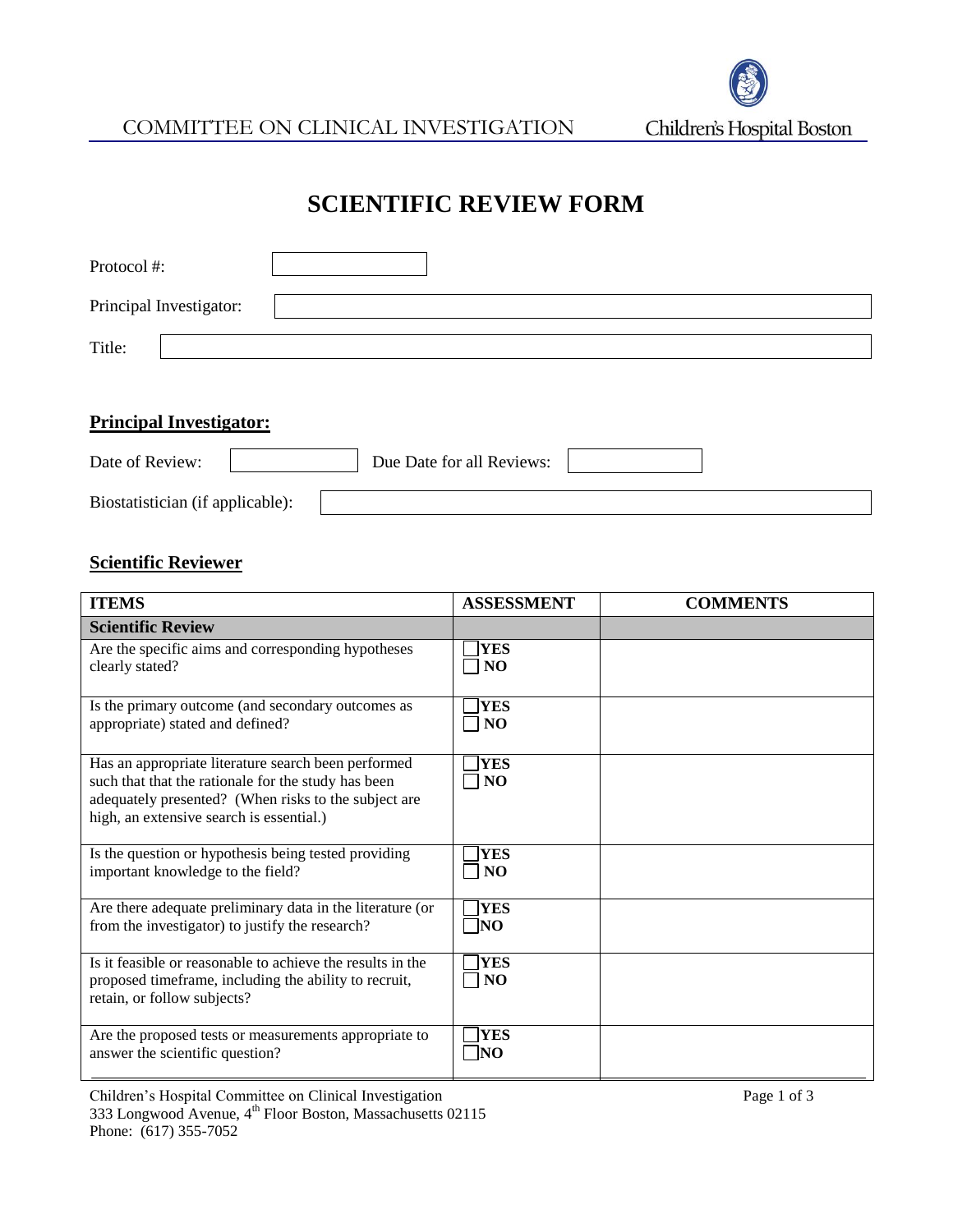

## COMMITTEE ON CLINICAL INVESTIGATION

Children's Hospital Boston

| Are all the proposed tests or measurements requested<br>necessary to answer the scientific question?                                                                                                   | <b>IYES</b><br>$\overline{N}$                                      |  |
|--------------------------------------------------------------------------------------------------------------------------------------------------------------------------------------------------------|--------------------------------------------------------------------|--|
| Are the individuals who are conducting the trial properly<br>qualified and trained to perform the procedures included<br>in the protocol?                                                              | <b>TYES</b><br>$\overline{NQ}$                                     |  |
| Does the research present risk to the subjects and if so,<br>is it acceptable?                                                                                                                         | <b>YES</b><br>Acceptable<br><b>Unacceptable</b><br>$\overline{NQ}$ |  |
| How do the risks of the new treatment/therapy compare<br>to standard treatment/therapies?                                                                                                              | <b>Greater</b><br>About the same<br>Lower                          |  |
| Is any standard of care denied as part of this study? (If<br>yes, specify)                                                                                                                             | <b>TYES</b><br>$\overline{NQ}$                                     |  |
| If the protocol includes a placebo that might entail a risk<br>(even if not great), is the placebo essential for the<br>conduct of the trial? (Have/Should other study designs<br>been/be considered?) | <b>TYES</b><br>$\neg$ no                                           |  |

| <b>TTEMS</b>                                                           | <b>ASSESSMENT</b>  | <b>COMMENTS</b> |
|------------------------------------------------------------------------|--------------------|-----------------|
| <b>Gender, Minorities and Children</b>                                 |                    |                 |
| Are there appropriate inclusion of gender, minorities and<br>children? | <b>TYES</b><br>NO. |                 |

#### **Reviewer's overall assessment Reviewer's overall score**

Please check one of the following: Please check one of the following:

- $\Box$ This protocol is acceptable in its present format.
- $\Box$ This protocol is acceptable, pending clarifications
	- from the Principal Investigator (list below)
- $\Box$ This protocol is NOT acceptable for the reasons stated below

| $1.0 - 1.5$ | Outstanding  |
|-------------|--------------|
| $1.6 - 2.0$ | Excellent    |
| $2.1 - 2.5$ | Very Good    |
| $2.6 - 3.0$ | Good         |
| $3.1 - 3.5$ | Acceptable   |
| Unscored    | Unacceptable |